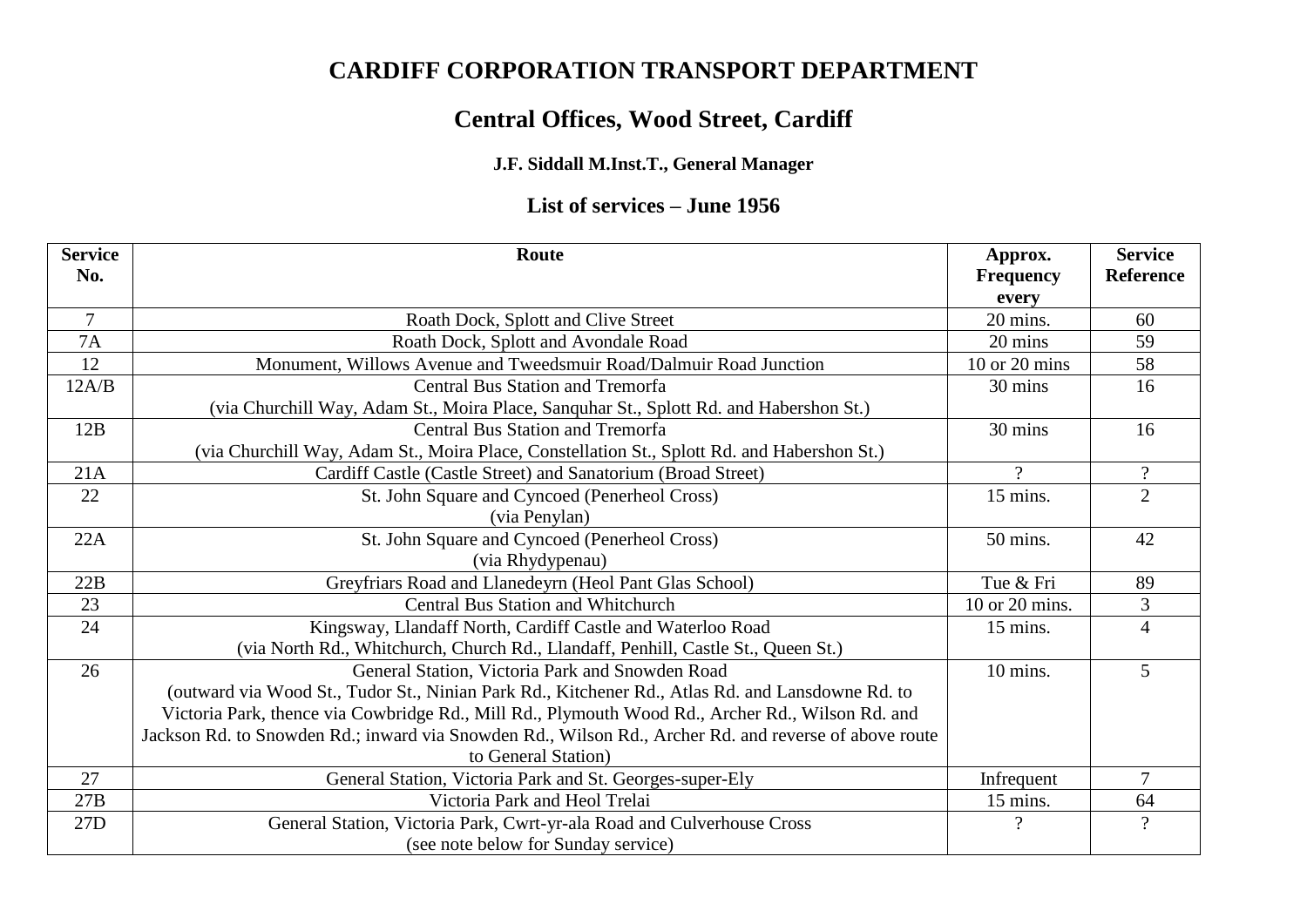| <b>Service</b><br>No. | Route                                                                                           | Approx.<br><b>Frequency</b> | <b>Service</b><br><b>Reference</b> |
|-----------------------|-------------------------------------------------------------------------------------------------|-----------------------------|------------------------------------|
|                       |                                                                                                 | every                       | 79                                 |
| 28                    | Kingsway, Llanishen Church and Greyfriars Road                                                  | 15 mins.                    |                                    |
|                       | (via North Road, Caerphilly Road and Lake Road West)                                            |                             | 78                                 |
| 28A                   | Kingsway and Templeton Avenue                                                                   | 30 mins.                    |                                    |
|                       | (via Park Place, Colum Road, North Road, Caerphilly Road and Thornhill Road)                    |                             |                                    |
| 28B                   | Kingsway and Rhiwbina Halt                                                                      | 30 mins.                    | 39                                 |
|                       | (via Park Place, Colum Road, North Road, Caerphilly Road and Beulah Road)                       |                             |                                    |
| 29                    | Kingsway, Capel Gwilym and Thornhill ("Travellers' Rest")                                       | 2 hours                     | 10                                 |
|                       | (via Park Place, Colum Road, North Road, Caerphilly Road and Thornhill Road)                    |                             |                                    |
| 30                    | Cardiff (Central Bus Station), Rumney, St. Mellons, Castleton and Newport (Dock St.)            | 20 mins.                    | 11                                 |
|                       | (joint service operated in conjunction with Newport Corporation Transport)                      |                             | N.18                               |
| $\blacksquare$        | Greyfriars Rd., St. Mellons, Castleton, Marshfield (Groes Corner) only                          | 1 hour                      | 38                                 |
| 31                    | Greyfriars Road and Llanrumney Avenue                                                           | 17 mins.                    | 82                                 |
| 31A                   | Central Bus Station and Llanrumney (Countisbury Avenue/Porlock Road)                            | 27 mins.                    | 88                                 |
|                       | (via Mount Pleasant Avenue)                                                                     |                             |                                    |
| 31B                   | Greyfriars Road and Greenway Road                                                               | 17 mins.                    | 12                                 |
|                       | (via Cross Inn)                                                                                 |                             |                                    |
| 31C                   | Greyfriars Road and Caeglas Road                                                                | 20 mins.                    | 12                                 |
|                       | (via New Road and Brachdy Road)                                                                 |                             |                                    |
| 32                    | Central Bus Station, Fairwater and St. Fagans                                                   | 1 hour                      | 63                                 |
|                       | (via Penhill)                                                                                   |                             |                                    |
| 32                    | Central Bus Station, Peterston, Pendoylan, Clawdd Coch and Hensol Castle                        | 2 hours                     | 13                                 |
|                       | (via Penhill)                                                                                   |                             |                                    |
| 32A                   | Central Bus Station and Fairways Crescent                                                       | 15 mins.                    | 14                                 |
|                       | (via Chargot Road)                                                                              |                             |                                    |
| 32B                   | Central Bus Station and Keyston Road                                                            | 15 mins.                    | 65                                 |
|                       | (via Chargot Road and Plasmawr Road)                                                            |                             |                                    |
| 32D                   | <b>Central Bus Station and Cosheston Road</b>                                                   | 45 mins.                    | 66                                 |
|                       | (via Penhill and Pwll Melin Road)                                                               |                             |                                    |
| 33                    | Central Bus Station, Radyr and Morganstown                                                      | 2 hours                     | 15                                 |
|                       | (via Penhill, Cardiff Road and Llandaff)                                                        |                             |                                    |
| 34                    | Kingsway and Caldy Road                                                                         | 20 mins.                    | 51                                 |
|                       | (via Gorsedd Gardens Road, Park Pl., Colum Rd., North Rd., Western Ave., Aberporth Rd., Western |                             |                                    |
|                       | Drive, Gabalfa Ave., College Rd., Colwinstone St. and Caldy Rd.)                                |                             |                                    |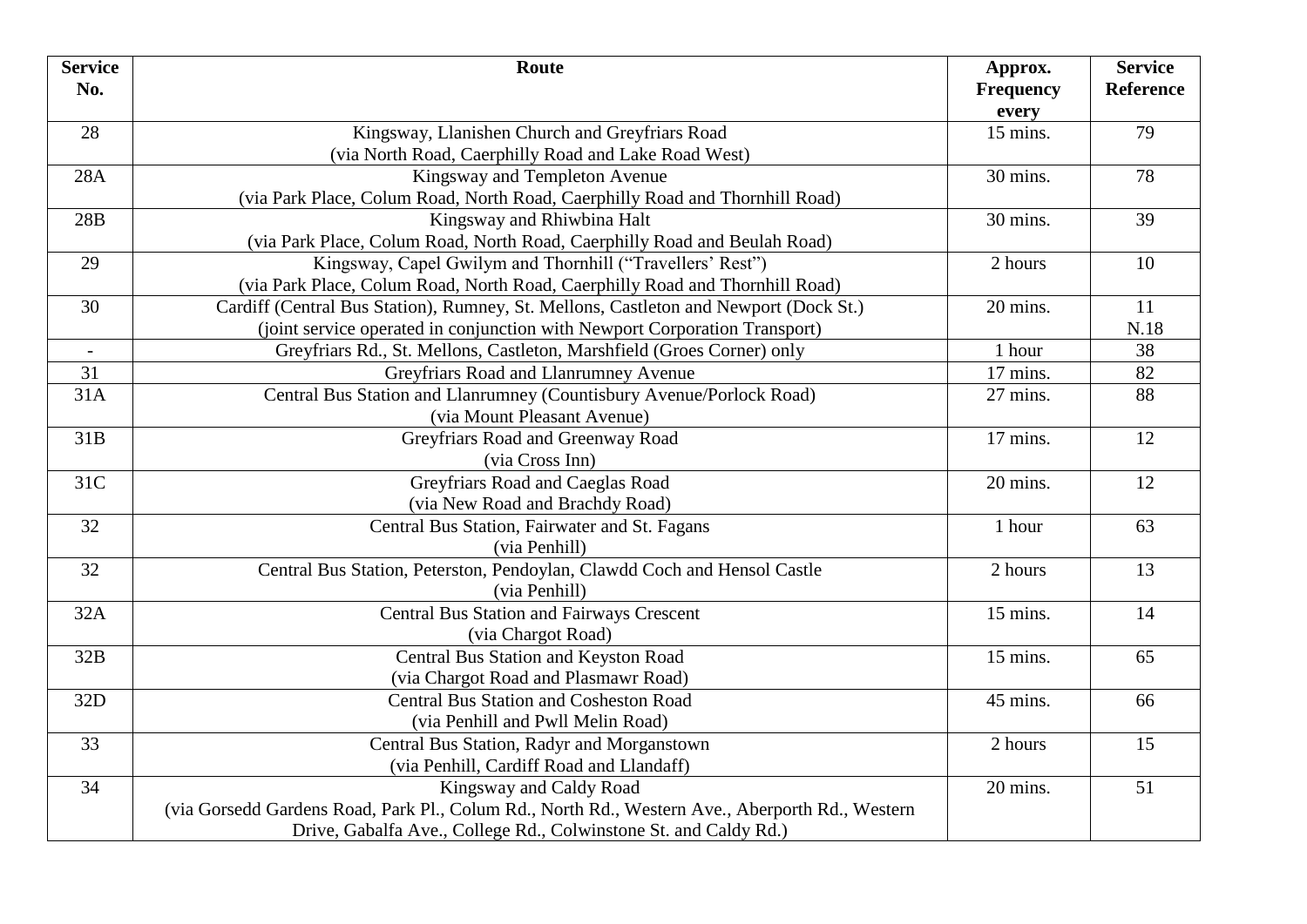| <b>Service</b> | Route                                                                                                   | Approx.          | <b>Service</b>   |
|----------------|---------------------------------------------------------------------------------------------------------|------------------|------------------|
| No.            |                                                                                                         | <b>Frequency</b> | <b>Reference</b> |
|                |                                                                                                         | every            |                  |
| 35             | Cardiff (Central Bus Station), Cogan, Penarth (Centre) and Lower Penarth                                | 15 mins.         | 17               |
|                | (via Stanwell Rd., Plymouth Rd. or Westbourne Rd.)                                                      |                  | W.235            |
|                | (operated jointly with Western Welsh O.C.)                                                              |                  | W.403            |
| 35A            | Cardiff (Central Bus Station), Llandough, Redlands Road, Lower Penarth                                  | 30 mins.         | 56               |
|                | (extends to Marine Parade hourly)                                                                       |                  | 57               |
|                | (operated jointly with Western Welsh O.C.)                                                              |                  | W.460            |
| 36             | Cardiff (Central Bus Station), Caerphilly, Markham (Institute), Tredegar (Circle)                       | 1 hour           | 19               |
|                | (operated jointly with Caerphilly U.D.C. and West Monmouthshire Omnibus Board)                          |                  | C.1              |
|                |                                                                                                         |                  | W.1              |
| 37             | Sanatorium Road/Broad Street, Wood Street, Llanishen and Lisvane                                        | 30 mins.         | $\mathbf{1}$     |
|                |                                                                                                         |                  | 33               |
| 38             | Kingsway and Rhiwbina Deri                                                                              | 10 mins.         | $\overline{21}$  |
|                | (via North Rd., Birchgrove and Pantbach Road)                                                           |                  |                  |
| 39             | Mill Lane, Gabalfa and Manor Way                                                                        | 20 mins          | 75               |
|                | (early morning journeys to 8-10 operate from Pier Head, some to Junction Western Avenue/Aberporth       |                  |                  |
|                | Road)                                                                                                   |                  |                  |
| 39A            | Mill Lane, Gabalfa and Ely Bridge                                                                       | 20 mins          | 22               |
|                | (early morning journeys to 8-10 operate from Pier Head)                                                 |                  |                  |
| 40A            | Central Bus Station and Heathwood Road                                                                  | 20 mins.         | 24               |
|                | (via Wood St., St. Mary Street, Duke St., Kingsway, King Edward VII Ave., Corbett Rd., Cathays Terr.,   |                  |                  |
|                | Maindy Rd., Gelligaer St., Whitchurch Rd., North Rd., Birchgrove and Heathwood Rd. to Heathway;         |                  |                  |
|                | inward via Heathwood Rd., Allensbank Rd., Whitchurch Rd., Cathays Terr., Catherine St., Woodville Rd.,  |                  |                  |
|                | Senghenydd Rd., St. Andrews Pl., Greyfriars Rd., St. John Sq., Working St., Mill Lane and St. Mary      |                  |                  |
|                | <b>Street to Central Bus Station)</b>                                                                   |                  |                  |
| 40B            | Central Bus Station and Heathwood Road                                                                  | 20 mins.         | 24               |
|                | (via Wood St., St. Mary Street, Duke St., Kingsway, Gorsedd Gdns., St. Andrews Pl., Senghenydd Rd.,     |                  |                  |
|                | Woodville RD., Catherine St., Cathays Terr., Whitchurch Rd., Allensbank Rd. and Heath Park Avenue to    |                  |                  |
|                | Heathwood Rd. (Heath Park Ave.); inward via Heathwood Rd., Birchgrove, North Rd., Whitchurch Rd.,       |                  |                  |
|                | Gelligaer St., Maindy Rd., Cathays Terr., Corbett Rd., King Edward VII Ave., St. John Sq., Working St., |                  |                  |
|                | Mill Lane and St. Mary Street to Central Bus Station)                                                   |                  |                  |
| 41             | Cardiff (Central Bus Station) and Merthyr Tydfil (Castle Street)                                        | 1 hour           | 23               |
|                | (operated jointly by Cardiff Corporation Transport Dept., Merthyr Tydfil Omnibus Dept. and Rhondda      |                  | M.7              |
|                | Transport Co. Ltd.)                                                                                     |                  | R.27             |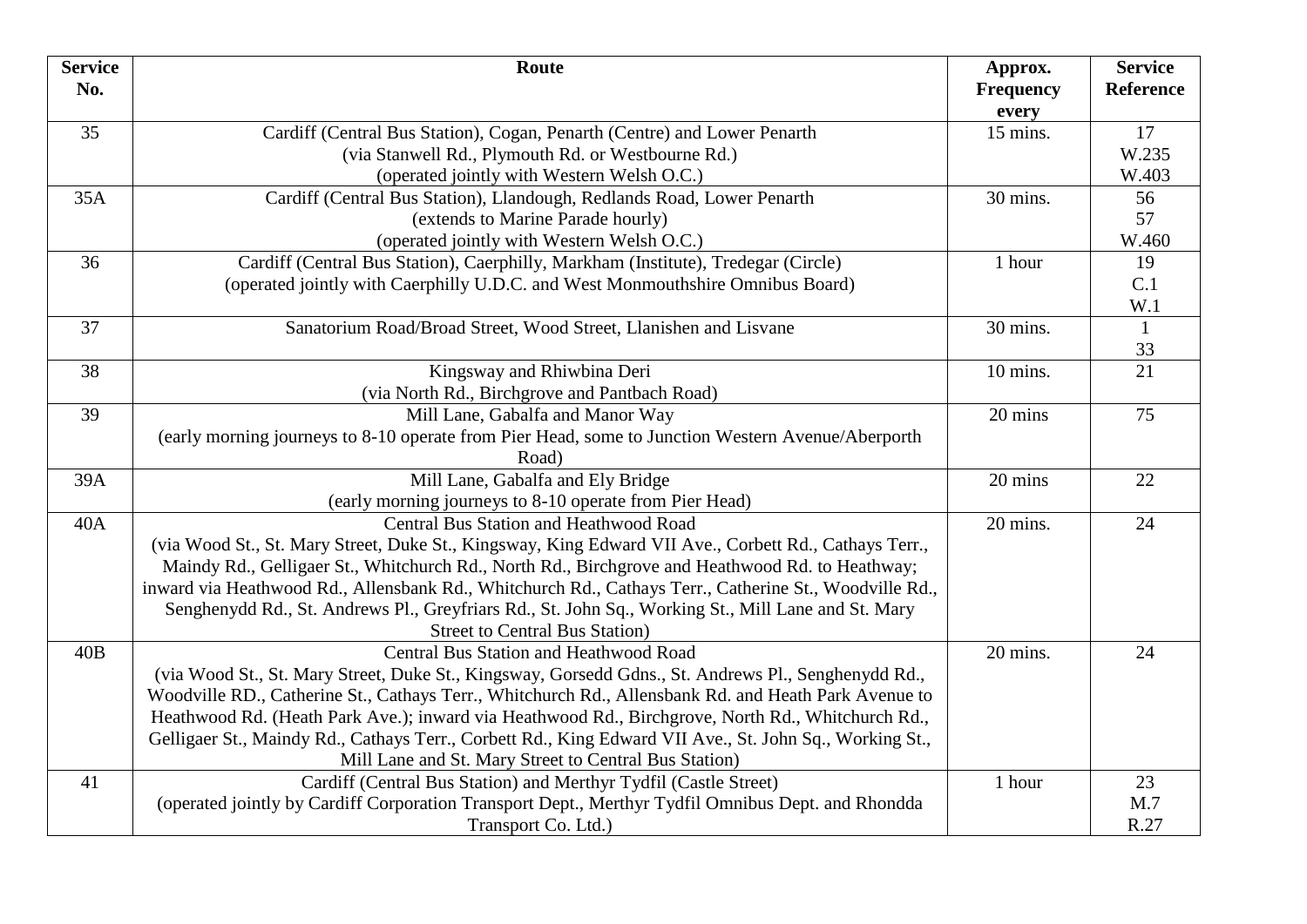| <b>Service</b> | Route                                                                                                      | Approx.          | <b>Service</b>   |
|----------------|------------------------------------------------------------------------------------------------------------|------------------|------------------|
| No.            |                                                                                                            | <b>Frequency</b> | <b>Reference</b> |
|                |                                                                                                            | every            |                  |
|                | Fitzalan Road and Llandough Hospital                                                                       | Specials         | 27               |
|                | <b>General Station and East Moors Road</b>                                                                 | Specials         | 35               |
|                | (outward via St. Mary St., High St., Duke St., Queen St., Newport Rd., Glossop Rd., Meteor St., South      |                  |                  |
|                | Luton Pl. and Windsor Rd.; inward via Windsor Rd., South Luton Pl., Meteor St., Glossop Rd., Newport       |                  |                  |
|                | Rd., Queen St., St John Sq., Working St., Mill Lane, St. Mary St. and Wood St.)                            |                  |                  |
|                | General Station and Lewis Road/East Tyndall Street                                                         | Specials         | 60               |
|                | (via St. Mary St., High St., Duke St., Queen St., Newport Rd., Glossop Rd., Constellation St., Splott Rd., |                  |                  |
|                | Walker Rd. and Ruperra Sq.)                                                                                |                  |                  |
|                | Ton-yr-Ywen Estate, Crystal Glen and Schools (Allensbank, St. Joseph's and Gladstone)                      |                  |                  |

|                | <b>Trolleybus Services</b>                                            |                  |                          |  |  |  |
|----------------|-----------------------------------------------------------------------|------------------|--------------------------|--|--|--|
| <b>Service</b> | Route                                                                 | Approx.          | <b>Service</b>           |  |  |  |
| No.            |                                                                       | <b>Frequency</b> | <b>Reference</b>         |  |  |  |
|                |                                                                       | every            |                          |  |  |  |
|                | Gabalfa and St. Mary Street                                           | 10 mins.         |                          |  |  |  |
| $\overline{2}$ | Pengam and St. Mary Street                                            | 12 mins.         | $\overline{\phantom{a}}$ |  |  |  |
| 3              | Roath Park and St. Mary Street                                        | 14 mins.         |                          |  |  |  |
| $\overline{4}$ | <b>Roath Park and Llandaff Fields</b>                                 | 11 mins          |                          |  |  |  |
| 5              | Victoria Park and Windsor Lane                                        | 10 mins.         |                          |  |  |  |
| 5A             | Victoria Park and Wood Street                                         | 9 mins           |                          |  |  |  |
|                | (morning peaks)                                                       |                  |                          |  |  |  |
|                | (inward via Cowbridge Road, Castle St., High St. and St. Mary Street) |                  |                          |  |  |  |
| 5B             | Victoria Park and Wood Street                                         | 9 mins.          |                          |  |  |  |
|                | (evening peaks)                                                       |                  |                          |  |  |  |
|                | (inward via Cowbridge Rd., Neville St., Clare St. and Tudor St.)      |                  |                          |  |  |  |
| 6              | <b>Llandaff Fields and Pier Head</b>                                  | 12 mins.         | $\overline{\phantom{0}}$ |  |  |  |
| 8              | Royal Oak and Victoria Park                                           | 12 mins.         |                          |  |  |  |
| 9              | Gabalfa and Pier Head                                                 | 11 mins.         |                          |  |  |  |
| 10A            | Wood Street, Victoria Park and Green Farm Road                        | 11 mins.         |                          |  |  |  |
|                | (via Grand Ave.)                                                      |                  |                          |  |  |  |
| 10B            | Wood Street, Victoria Park and Green Farm Road                        | 11 mins.         |                          |  |  |  |
|                | (via Cowbridge Rd.)                                                   |                  |                          |  |  |  |
| 16             | Monument and Pier Head                                                | 4 or 5 mins      |                          |  |  |  |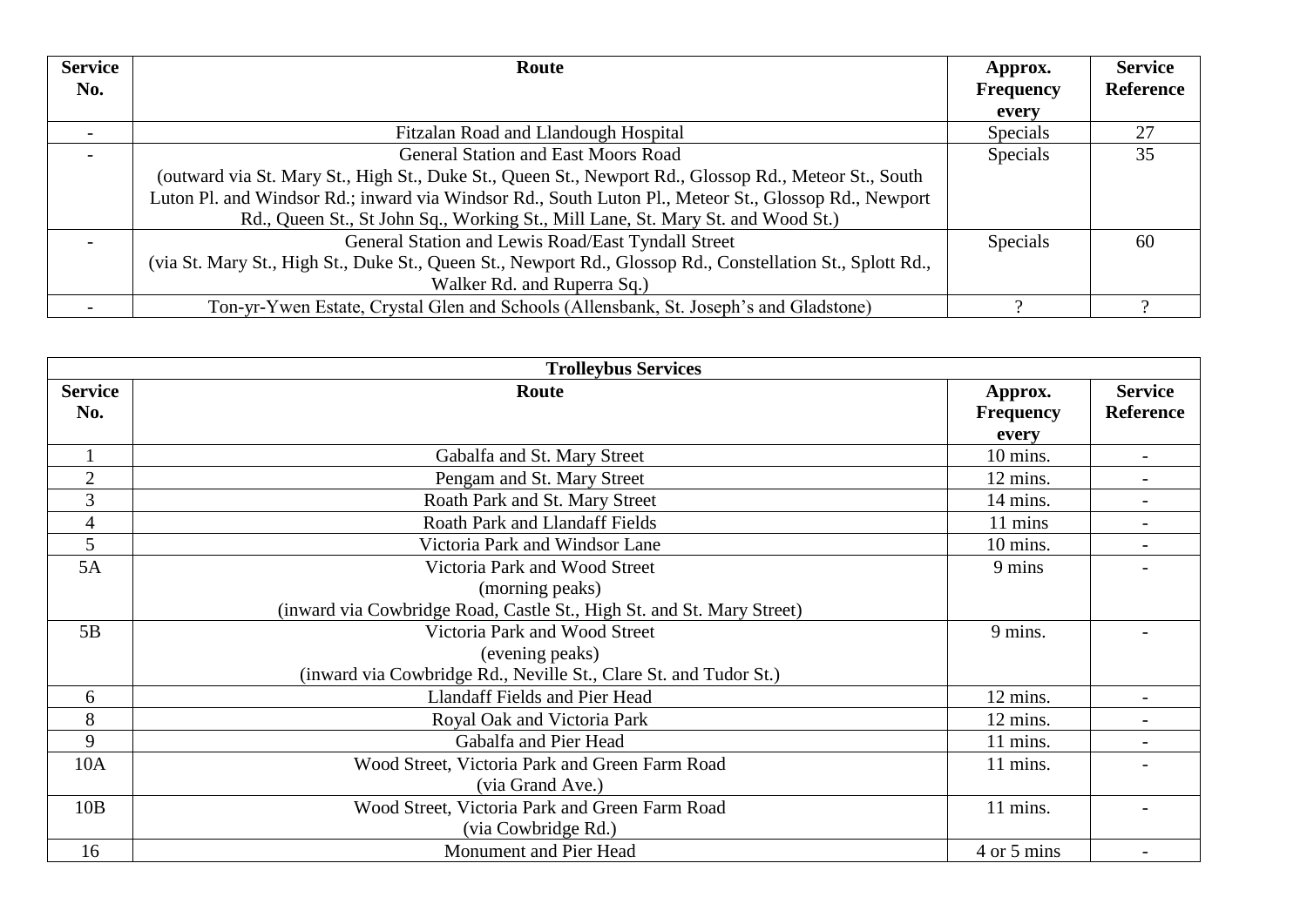#### **Notes**

Services 21A, 27D and Ton-yr-Ywen Estate, Crystal Glen and Schools are given in the fare table, but not the time table.

### **Sunday Services**

The following services operated on Sundays, generally on a reduced frequency to the Monday to Saturday services; note that not all timings work the full service and some routes differed slightly on Sundays, especially the morning timings.

The only route substantially different on a Sunday was the 27D which operated from the General Station, via Wood St., Tudor St., Clare Rd., Cornwall St., North Clive St., Penarth Rd., Sloper Rd., Leckwith Rd., Atlas Rd. and Lansdowne Rd. to Victoria Park then via Cowbridge Rd., Cwrt-yr-ala Rd., Caerau Lane, Heol-yr-Odin, Cwrt-yr-ala Rd. and Cowbridge Rd. to Culverhouse Cross; returning via Cowbridge Rd. and reverse route to the General Station.

| Srv No.         | <b>Notes</b>                                          |
|-----------------|-------------------------------------------------------|
| 7               | From 5-20 a.m. from Roath Dock to Monument only,      |
|                 | from 1-45 p.m. to Clive Street; 2 early morning       |
|                 | journeys from Clive Street then from 1-35 p.m.        |
| 7A              | From 1-15 pm.                                         |
| 12              | From 2-14 p.m.                                        |
| 12A/B           | From 9-45 a.m.                                        |
| 22              | From 9-50 a.m.                                        |
| 22A             | From 10-07 a.m.                                       |
| 23              | 6-40 a.m. then from 10-08 a.m.                        |
| 24              | 10-05 a.m. then after 12-15 p.m.                      |
| 26              | From 1-15 p.m.                                        |
| 27B             | From 1-35 p.m.                                        |
| 27D             | From 1-45 p.m.                                        |
| 28              | From 9-30 a.m.                                        |
| 28A             | From 1-48 p.m.                                        |
| 28B             | From 8-35 a.m.                                        |
| 30              | From 11-15 a.m.                                       |
| 31              | From 7-17 a.m.                                        |
| 31A             | From 12-15 p.m.                                       |
| 31B             | 7-06, 35, 10-08, 11-10 a.m. then from 1-10 p.m.       |
| 31 <sup>C</sup> | From 1-45 p.m.                                        |
| 32              | 10-30 a.m. then from 12-30 p.m. to St. Fagans         |
|                 | 2-00, 6-00, 10-00 p.m. to Peterston (Sportsmans Rest) |
| 32A             | 6-25 a.m. then from 12-35 p.m.                        |
| 32B             | 10-25 a.m. then from $1-22$ p.m.                      |
| 33              | 10-00 a.m. 12-10, 5-00, 8-00 p.m.                     |

| Srv No.        | <b>Notes</b>                                       |
|----------------|----------------------------------------------------|
| 34             | From 1-35 p.m.                                     |
| 35             | From 9-00 a.m.                                     |
| 35A            | As weekday service                                 |
| 36             | From 1-00 p.m.                                     |
| 37             | 1-07, 4-01, 5-12, 8-11 and 9-52 p.m. from General  |
|                | Station to Lisvane; see service 27D for Sanatorium |
|                | Road                                               |
| 38             | From 9-10 a.m.                                     |
| 39             | From 12-08 p.m.                                    |
| 39A            | From 10-30 a.m.                                    |
| 40A/B          | From 1-55 p.m.                                     |
| 41             | From 1-30 p.m.                                     |
| Lewis          | 1-45 p.m. from General Station;                    |
| Road           | 2-10 p.m. from Lewis Rd/East Tyndal St             |
| Llandough      | 2.00 p.m. Sat & Sun                                |
| Hospital       |                                                    |
|                | <b>Trolleybus Services</b>                         |
| 1              | From 5-20 a.m.                                     |
| $\overline{2}$ | From 6-45 a.m.                                     |
| 3              | From 7-50 a.m.                                     |
| $\overline{4}$ | From 1-38 p.m.                                     |
| 5              | From 1-16 p.m.                                     |
| 5A             | 6-15 to 9-45 a.m.                                  |
| 5B             | 10-00 a.m. to 1-00 p.m., 10-30 p.m.                |
| 6              | From 5-57 to 7-57 a.m. Pier Head to Wood St only;  |
|                | from 8-55 a.m. whole route                         |